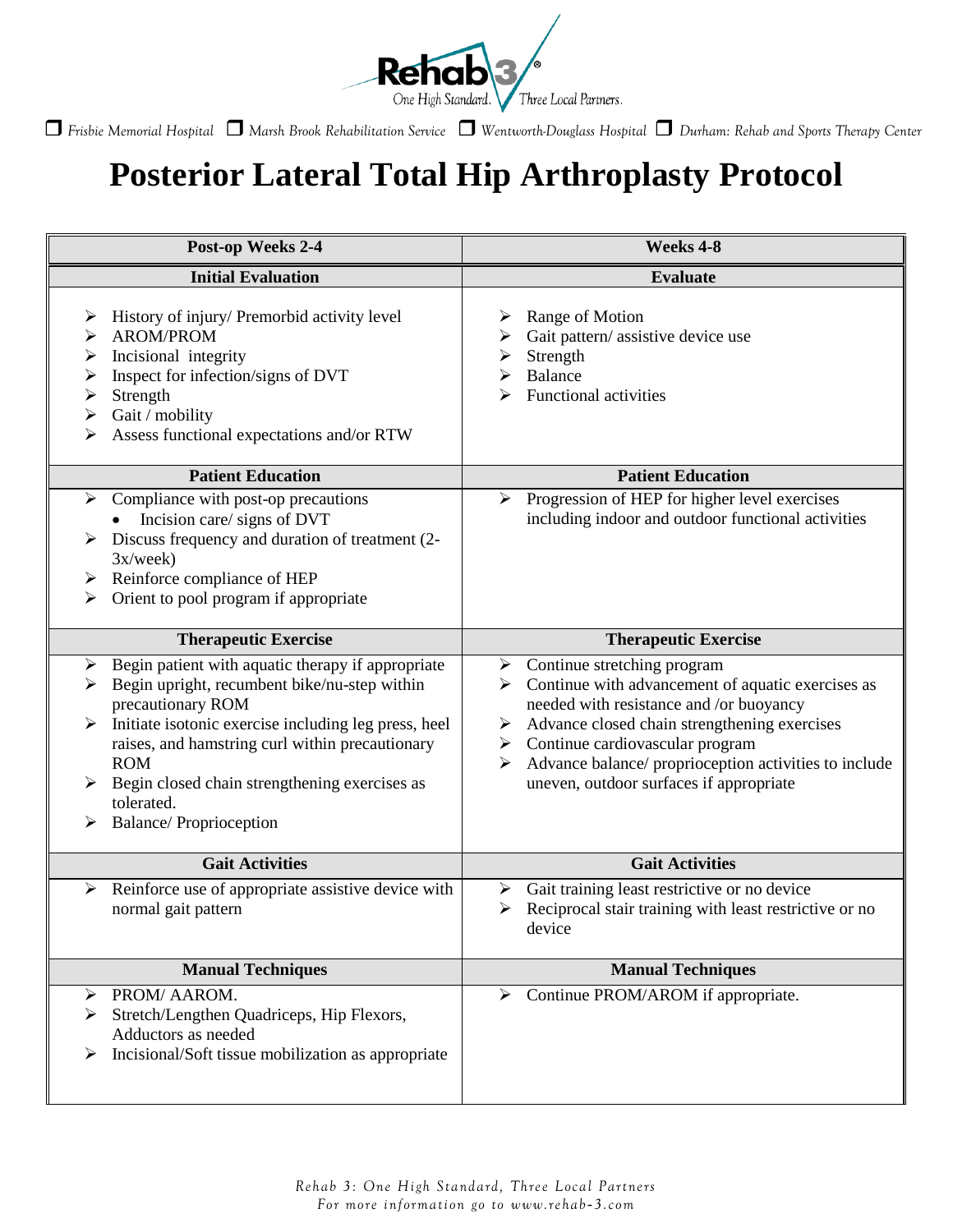

*Frisbie Memorial Hospital Marsh Brook Rehabilitation Service Wentworth-Douglass Hospital Durham: Rehab and Sports Therapy Center*

| Post-op Weeks 2-4 (continued)                                                                                                                                                                                                                                                                                                                                                | <b>Weeks 4-8 (continued)</b>                                                                                                                                                                                                                                                      |
|------------------------------------------------------------------------------------------------------------------------------------------------------------------------------------------------------------------------------------------------------------------------------------------------------------------------------------------------------------------------------|-----------------------------------------------------------------------------------------------------------------------------------------------------------------------------------------------------------------------------------------------------------------------------------|
| Goals                                                                                                                                                                                                                                                                                                                                                                        | Goals                                                                                                                                                                                                                                                                             |
| Active range of motion<br>Flexion 90 degrees<br>Abduction 25 degrees<br>Extension 5 degrees<br>Independent ambulation with appropriate<br>assistive device<br>Minimize swelling and pain<br>➤<br>Independent with post-op THA precautions<br>Avoid hip flexion past 90 degrees<br>Avoid Internal rotation of lower extremity<br>Avoid crossing legs<br>Fair+ muscle strength | $\triangleright$ Full range of motion within precautions<br>Independent ambulation with least restrictive<br>assistive device including stairs<br>Hip strength $4/5$<br>➤<br>Normal incision mobility and hypersensitivity<br>➤<br>Average Single leg Balance<br>Minimal effusion |

| <b>Weeks 8-12 weeks/Discharge</b>                                             |  |  |
|-------------------------------------------------------------------------------|--|--|
| <b>Evaluate</b>                                                               |  |  |
| Gait pattern and assistive device use<br>➤                                    |  |  |
| <b>ROM</b>                                                                    |  |  |
| Balance                                                                       |  |  |
| Strength<br>➤                                                                 |  |  |
| Incision mobility                                                             |  |  |
| <b>Patient Education</b>                                                      |  |  |
| Continue progression of HEP with discussion of continued fitness program<br>➤ |  |  |
| <b>Therapeutic Exercise</b>                                                   |  |  |
| Advance to higher level strengthening exercises:<br>➤                         |  |  |
| $\triangleright$ Discontinue aquatic exercises                                |  |  |
| Balance training progression<br>≻                                             |  |  |
| Tandem and single leg balance activities                                      |  |  |
| Dynamic balance and gait exercise                                             |  |  |
| <b>Gait Training Activities</b>                                               |  |  |
| Uneven surfaces<br>➤                                                          |  |  |
| Stairs: Reciprocal pattern with least restrictive device<br>⋗                 |  |  |
| <b>Goals</b>                                                                  |  |  |
| Full Range of motion<br>≻                                                     |  |  |
| Lower extremity strength 4+/5-/5<br>➤                                         |  |  |
| Normal gait on all surfaces<br>≻                                              |  |  |
| Independent with advanced home exercise program<br>➤                          |  |  |
| Return to work/recreational activities                                        |  |  |